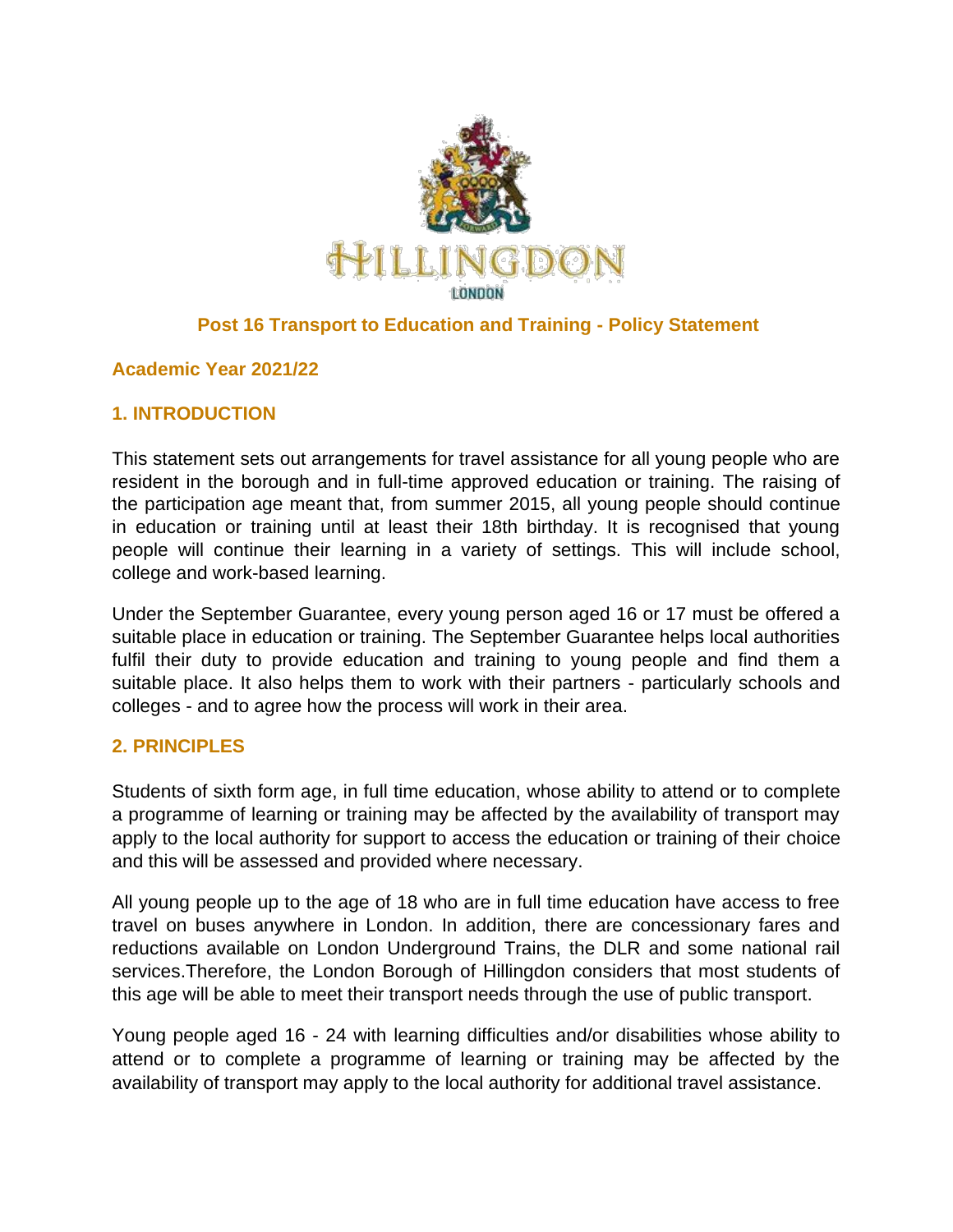As with students of secondary school age, there is an expectation that students of sixth form age will be able to travel independently (making use of free and concessionary schemes) or on foot to their post 16 education or training provision unless their SEND, medical needs or disability prevents them from doing so.

The Council actively promotes the development of independent travel skills and whenever appropriate young learners will be supported through independent travel training to access local transport.

Best practice suggests that a child of secondary school age may be reasonably expected to travel up to 75 minutes each way to access learning and the London Borough of Hillingdon applies the same expectation to young people of sixth form age. In determining the mode of transport for eligible students the Council will consider which mode will best meet the need to ensure a reasonable journey time.

#### **3. ELIGIBILITY**

It is expected that most students will be able to meet their needs for transport by making use of the schemes set out at paragraph 6 below. However, it is recognised that in exceptional circumstances this will not always be possible. The local authority will consider the provision of further assistance where the student is either unable to travel on public transport independently or cannot reasonably be expected to walk to the education or training facility. The student must also be:

- enrolled on a programme of learning to attend the most appropriate school (mainstream or special), further education institution, local authority maintained or assisted institution providing higher or further education, a 16 to 19 Academy, an establishment funded directly by the Education and Skills Finding Agency or a learning provider that is funded by the local authority to deliver accredited programmes of learning; or
- enrolled on an apprenticeship or traineeship with a further education college or training provider (there are eligibility requirements for approved provision) for a minimum of 12 months.

If these criteria are met the student may be eligible for subsidised travel assistance up to the age of 19 (aged 25 for learners with SEN). Applications for travel assistance can be made by completing the online application form . If eligible, a range of options will be considered that will take into account the availability of suitable public transport and the level of assistance the student may require. When necessary, the Council will work with other local authorities to support students educated in areas other than Hillingdon.

The Council recognises that needs and personal/local circumstances can change, therefore applications for post 16 school/college travel assistance may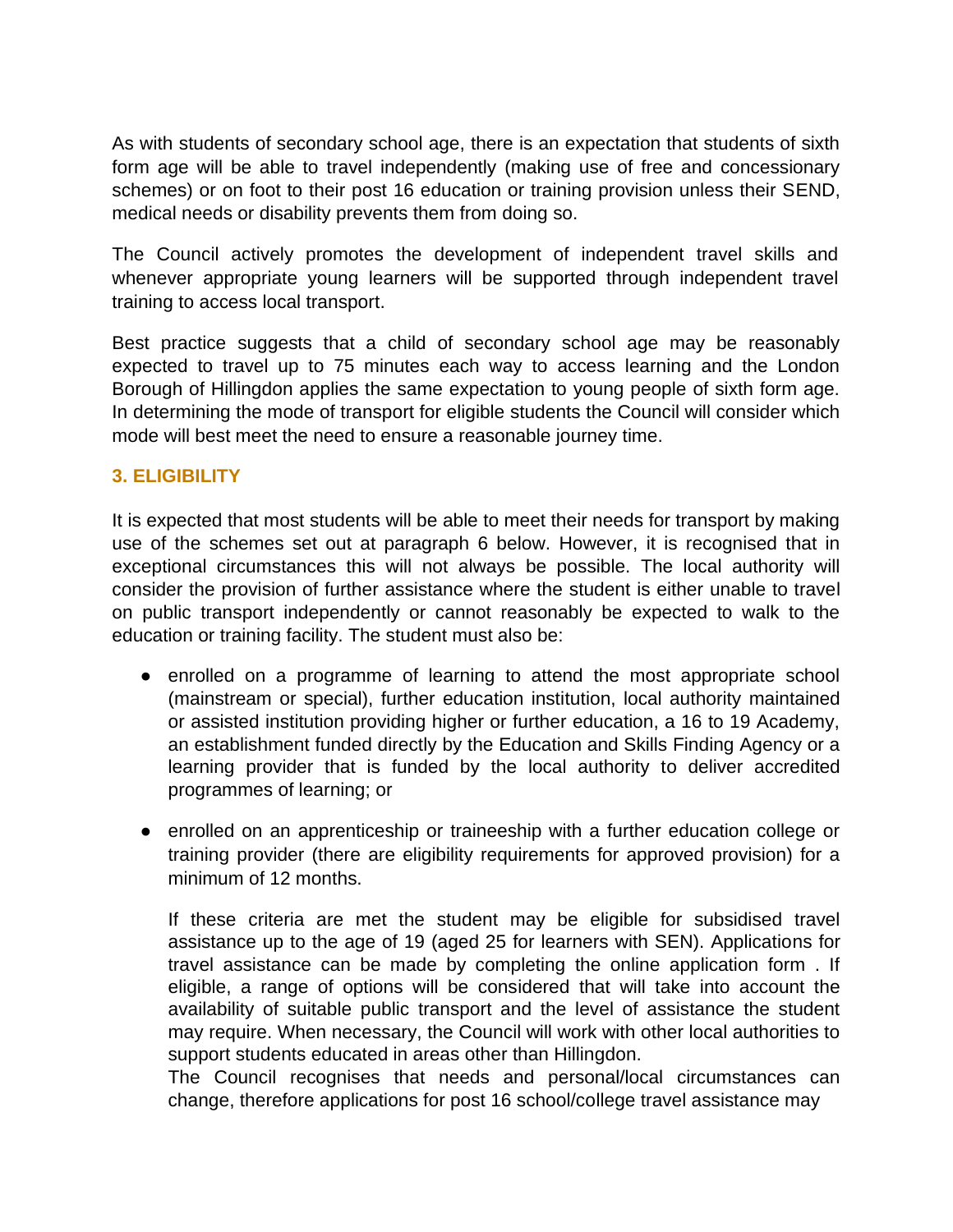be required on an annual basis.

The provision of travel assistance over and above the use of public transport (please see section 6 for more details) may include:

- Independent travel training
- Personal transport budgets

In certain circumstances, transport provided by the Council in determining eligibility for additional assistance, individual factors including (but not limited to) the following will be considered:

- An assessment of the applicant's individual needs and ability to use the various methods of public transport that are available
- Parental circumstances and general legal responsibilities
- Distance from home to learning establishment
- Availability of alternative, more local, resources
- The suitability of the place of learning and course in relation to the student's needs
- Preferences based on the student's religion or belief
- Family income
- The Council's responsibility to ensure efficient use of resources

## **4. APPLICATION, APPEALS AND COMPLAINTS PROCESS**

### **Applications**

Applications will be considered on a case by case basis and eligible students may need to re-apply on an annual basis for subsidised travel assistance. Applications should be made as soon as learning options have been confirmed and no later than the 31 July. Young learners must reapply for travel assistance if their personal circumstances change eg move house, change college or change course.

An online application form can be found on the following link:

https://www.hillingdon.gov.uk/article/20108/Home-to-school-transport

## **Appeals**

If you wish to appeal against a decision regarding transport, you should contact the Transport Officer at the address below, who will arrange for your appeal to be considered.

The Transport Manager, Passenger Services, Harlington Road Depot, 128 Harlington Road,Uxbridge, UB8 3EU.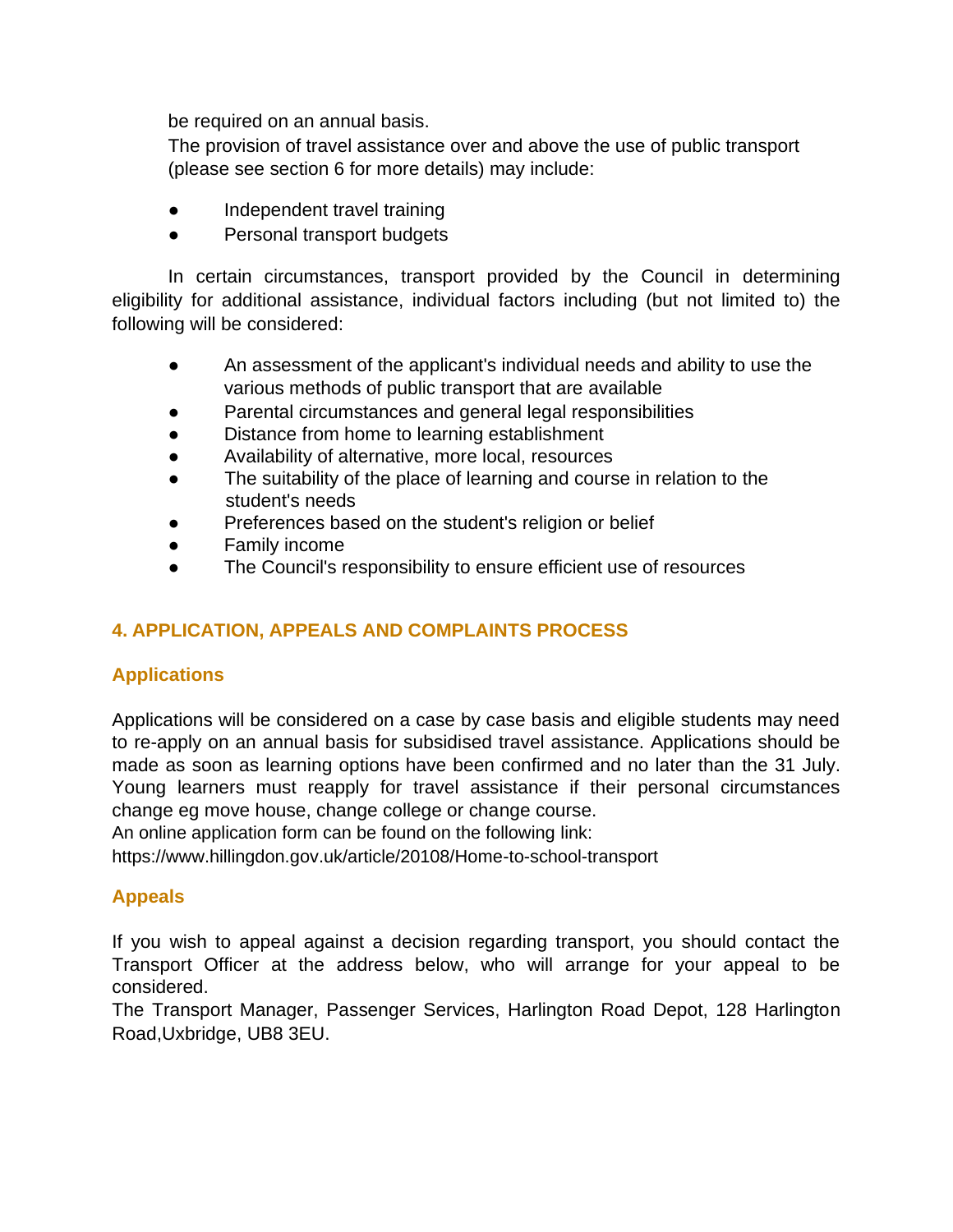## **Complaints**

If you have a complaint regarding the application process, please follow the Council's Complaints Procedure. Details can be found on the Council website as follows: www.hillingdon.gov.uk/complaints

If you are not happy with the final response from the Council, you can then ask the Local Government Ombudsman (LGO) to further investigate the complaint. The LGO is responsible for conducting investigations of complaints about service failure and maladministration that cannot be resolved by the Council. Any complaint must be in writing and addressed to the LGO at P O Box 4771, Coventry CV4 0EH. They can also be contacted by telephone on 0300 061 0614.

## **5. AGE GROUPS COVERED BY THE POLICY**

The statement applies to young people engaged in full time learning or training:

- aged 16-18. This includes continuing learners who started their programme of learning before their 19th birthday
- aged 16-25 with learning difficulties, special educational needs and/or disabilities. This includes learners aged 25, who started their programme of learning before their 25th birthday.

# **6. CONCESSIONARY FARES, DISCOUNTS, SUBSIDIES, PASSES OR TRAVEL CARDS**

## **Transport for London (TfL) concessions**

The following is a summary of travel concessions for young people aged 16+. Full information on TfL concessions, eligibility and how to apply can be found on the TfL website, www.tfl.gov.uk. You can apply online or via a paper application.

- 1. 16+ Oyster Photocard. This costs £10 and gives you free bus and tram travel in the London area and half adult rate on other TfL services (e.g. underground). To be eligible, you must:
- 2. Section 509AC Education Act 1996 defines persons of VI Form age for the purposes of the VI form duty
	- Live in a London borough
	- Be in full-time education (must be confirmed by your learning provider)
	- Be aged 18 or under on 31 August 2020 before the start of your studies 'Full-time' means enrolled for a minimum of 12 hours of guided learning per week between 09:00 and 17:00 Monday-Friday for a minimum of ten weeks, on further education courses at Level 3 or below in a school sixth form, sixth form college, academy, further education college or other training provider.
- 3. 18+ Student Oyster Photocard. This costs £10 and can be used to obtain 30% off adult rate Travelcards and bus and tram passes. To be eligible, you need to be: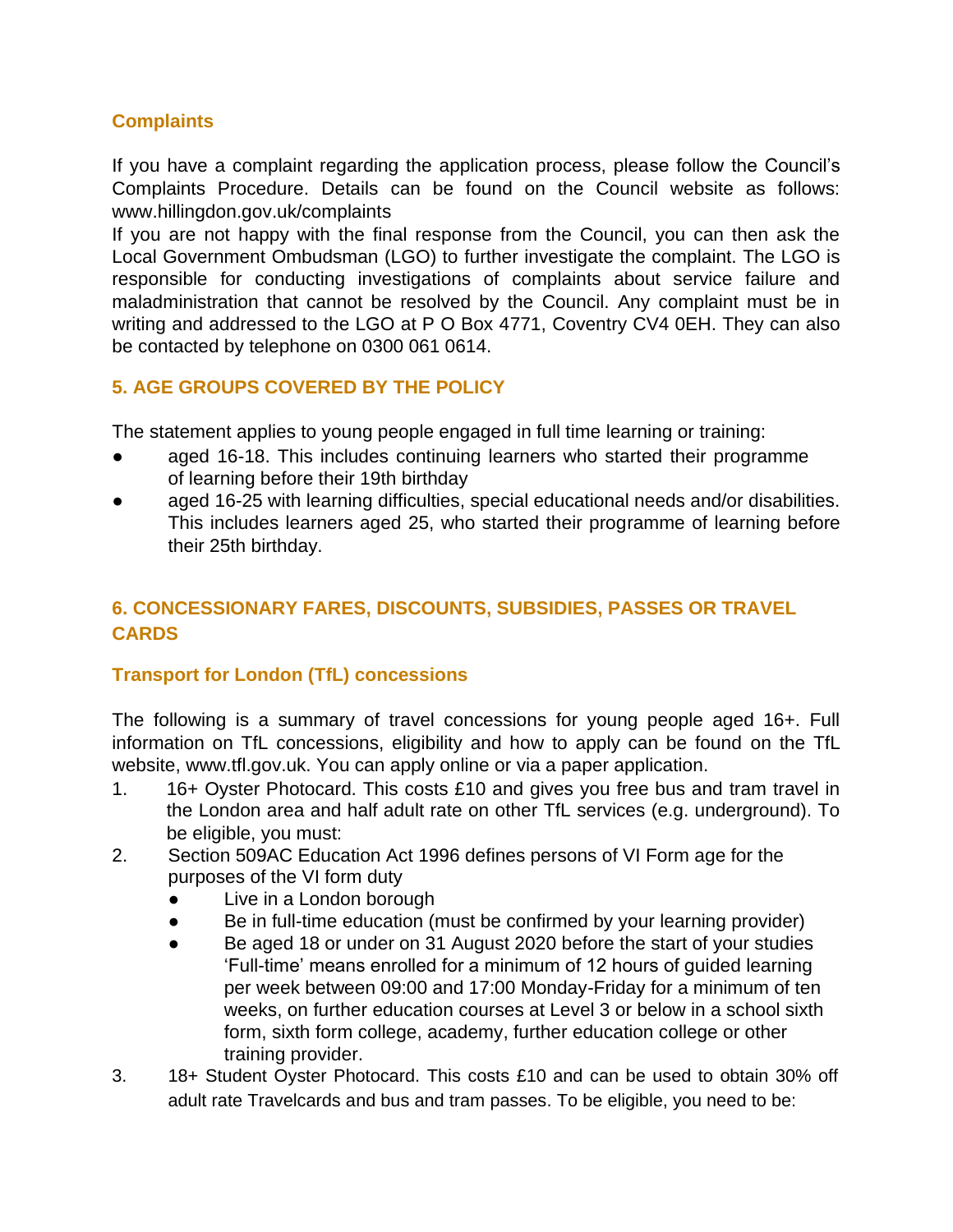- Enrolled at a participating education establishment registered on the TfL scheme, or on mandatory work placement in London Borough of **Hillingdon**
- Enrolled on an eligible full or part-time course
- Living at a London address during term-time
- 4. Disabled Persons Freedom Pass. In order to be eligible for a disabled person Freedom Pass you must:
	- Have your sole or principle residence in London and;
	- Have any of the statutory disabilities listed in the Transport act 2000.

The statutory disabilities which make someone eligible for a disabled person Freedom Pass are:

- a. People who are blind or partially sighted
- b. People who are profoundly or severely deaf
- c. People without speech

d. People who have a disability, or have suffered an injury, which has left them with a substantial and long-term adverse effect on their ability to walk

e. People who do not have arms or have a long-term loss of the use of both arms

f. People who have a learning disability that is defined as 'a state of arrested or incomplete development of mind which includes significant impairment of intelligence and social functioning'

g. People who, if they applied for the grant of a licence to drive a motor vehicle under Part III of the Road Traffic Act 1988, would have their application refused pursuant to section 92 of the Act (physical fitness) otherwise than on the ground of persistent misuse of drugs or alcohol For more information on this scheme and to apply please visit: [http://www.freedompass.org/disabled-persons-freedom](http://www.freedompass.org/disabled-persons-freedom-pass/eligibility)[pass/eligibility](http://www.freedompass.org/disabled-persons-freedom-pass/eligibility)

5. London Taxi Card. Taxicard is a scheme that provides subsidised transport for people who have serious mobility impairment and difficulty in using public transport. Taxicard holders make journeys in licensed London taxis and private hire vehicles, and the subsidy applies directly to each trip.

The London Taxicard Scheme is funded by the participating London boroughs and the Mayor of London. London Councils Transport and Environment Committee manage the London Taxicard Scheme on their behalf.

**Your Taxicard can be used anytime, 24 hours a day, 365 days of the year,**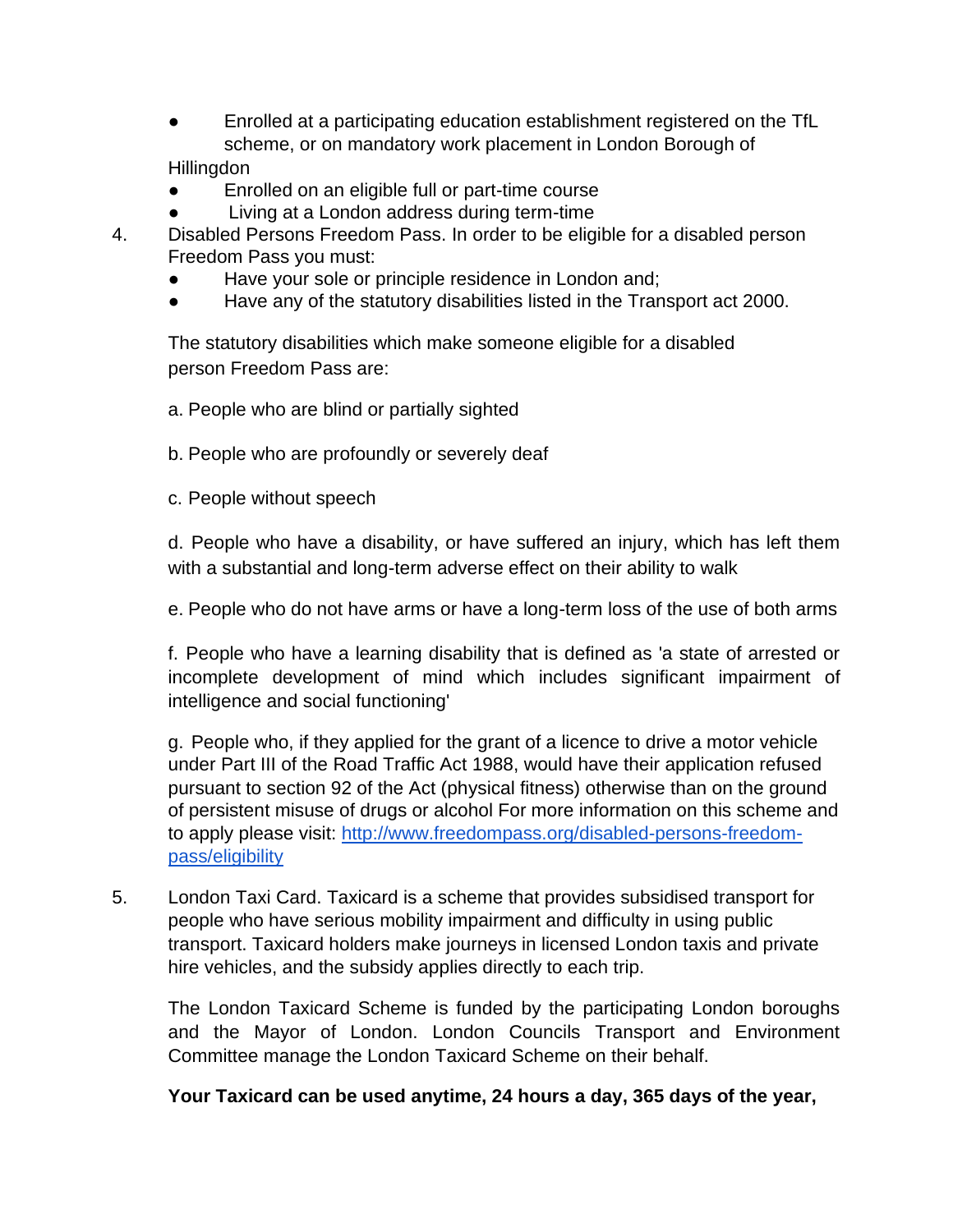### **subject to taxi and private hire vehicle availability.**

For more information on the London Taxicard scheme, please follow this link: <http://www.londoncouncils.gov.uk/services/taxicard>

- 6. Apprentice Oyster Photocard. This costs £10 and can be used to obtain 30% off adult rate Travelcards and bus and tram passes. To be eligible, you need to be:
	- Aged 18 or over
	- Living in a London borough
	- Enrolled on an Apprenticeship with a further education college or training (there are eligibility requirements for approved provision) for a minimum of 12 months
	- In the first 12 months of your Apprenticeship
- 7. Young Person's Railcard. This costs £30 and full-time students aged 16-25 can apply. It gives discounts of 1/3 on a range of tickets. For more information please visit [www.16-25railcard.co.uk](http://www.16-25railcard.co.uk/)

# **7. SUPPORT WITH TRANSPORT COSTS OR TRANSPORT PROVISION MADE BY LOCAL EDUCATION PROVIDERS**

Information about financial assistance that may be available from Uxbridge College can be found here: http://www.uxbridge.ac.uk/financial-support-general.html

For information about financial assistance that may be available from school sixth forms please contact the school directly.

## **8. CONSULTATION**

In February 2022 the London Borough of Hillingdon will consult with the following stakeholders when developing the Post-16 transport to education and training policy 2022/23.

- Other local authorities as appropriate
- Governing bodies of schools and further education institutions
- Transport for London
- Students of sixth form age and their parents. London Borough of Hillingdon transport staff propose to attend school assemblies and other presentations to engage directly with students ; and also to provide copies of the Policy to the parents of students of sixth form age.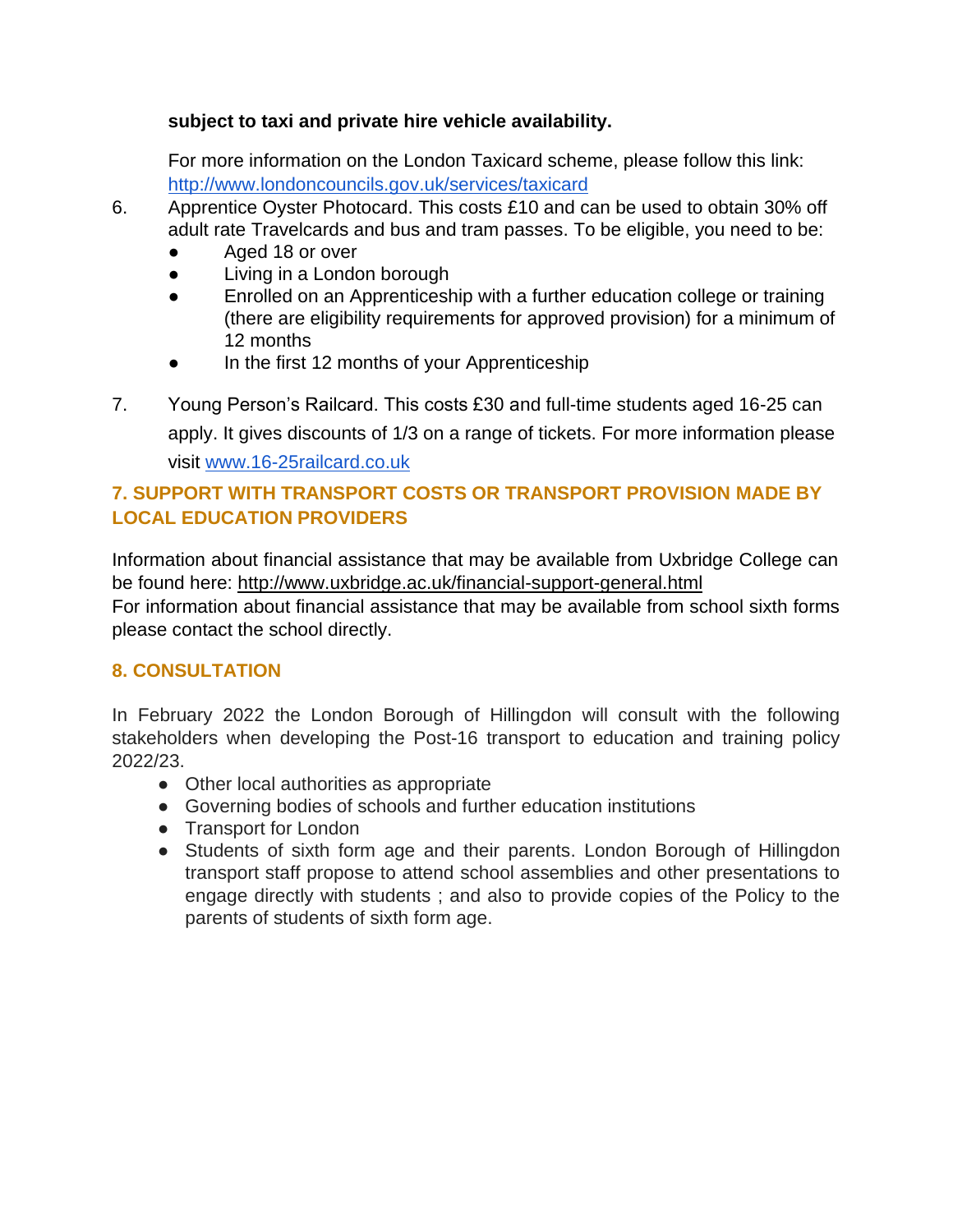### **APPENDIX 1**

#### **OTHER SOURCES OF FINANCIAL SUPPORT FOR LEARNERS AGED 16-19**

Financial support - The 16-19 Bursary Fund The Department for Education has made funding available to educational institutions to support the most financially disadvantaged 16 to 19 year-olds and those young people who most need help with the costs of staying in education.

The 16 to 19 Bursary Fund is distributed in 2 distinct ways:

1. Central allocation to eligible young people 2. A yearly bursary of up to £1,200 is available to young people in one of the four

- defined vulnerable groups: ● Young people in care
- 
- Care leavers
- Those on Income Support or Universal Credit

● Disabled young people (in receipt of both Employment Support Allowance and Disability Living Allowance (or Personal Independence Payment))

Institutions are responsible for verifying that young people meet the criteria for vulnerable student bursaries. Institutions must complete a 16 to19 Bursary Fund vulnerable students funding claim form in order to request funding to be released to them for vulnerable students.

#### **Discretionary awards made by institutions**

Educational institutions are also allocated funding from which they can make discretionary awards to young people. Discretionary awards are for any students who are facing genuine financial barriers to participating. Individual institutions determine eligibility criteria and the frequency and conditions of payments. More detailed information on the 16-19 Bursary Fund can be found on the Department for Education website at [www.education.gov.uk](http://www.education.gov.uk/)

- 1. How to Apply Learning providers should provide information on bursaries to post-16 students and it should be on their websites (please see section 9 for details from Uxbridge College). Learning providers are responsible for identifying young people who are eligible for a Vulnerable Student Bursary. If you think that you qualify but your school, college etc has not told you, you should contact them. If you think that you might qualify for a Discretionary Bursary, you will also need to apply direct to your learning provider.
- 2. Apprenticeships Most apprentices should receive a wage. Learning providers are responsible for ensuring that non-employed Programme-led Apprentices have reasonable expenses met in full where support is needed – this may include travelling costs (e.g. to work placements). You may be able to apply for a 16-19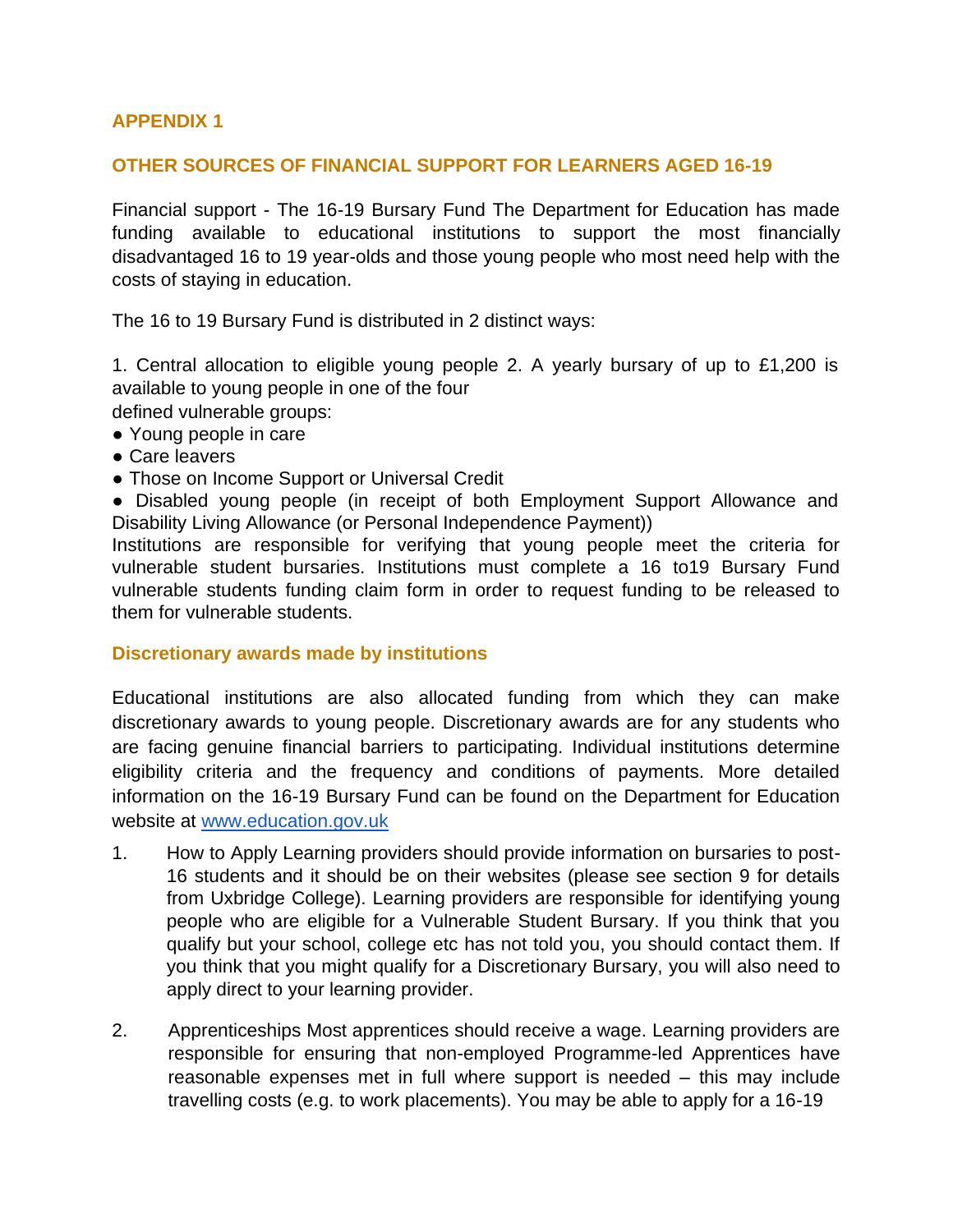bursary (see above) if you meet the eligibility criteria and if you are an unwaged apprentice or on an access to apprenticeship programme.

- 3. Residential Support Scheme If you are aged 16-18 and need to study away from home because your course is not available locally, you may get help with the cost of term-time accommodation. There are eligibility criteria and whether you qualify also depends on your household income. Full information is available here: [www.gov.uk/residential-support-scheme/overview](http://www.gov.uk/residential-support-scheme/overview)
- 4. Care to Learn (C2L) If you are under 20 at the start of your course and are the main carer for your child, you may qualify for help with childcare costs. This can include travelling expenses to get your child to and from the childcare provider. The learning provider may also help with the student's home-to-school/college travelling expenses. For more information on this scheme please visit [www.gov.uk/care-to-learn](http://www.gov.uk/care-to-learn)

### **What you need to know**

You must choose your learning provider and childcare provider before you apply. Your childcare provider is paid from the beginning of your course if you apply either:

- before your course starts
- within 28 days of starting your course

If you apply after that, your childcare provider will only be paid from the beginning of the week that your application was received.

5. Discretionary Learner Support This is support for learners in further education (this must be provision funded by the Skills Funding Agency), who are aged 19 or over and who are facing financial hardship. You apply direct to your learning provider (e.g. your college).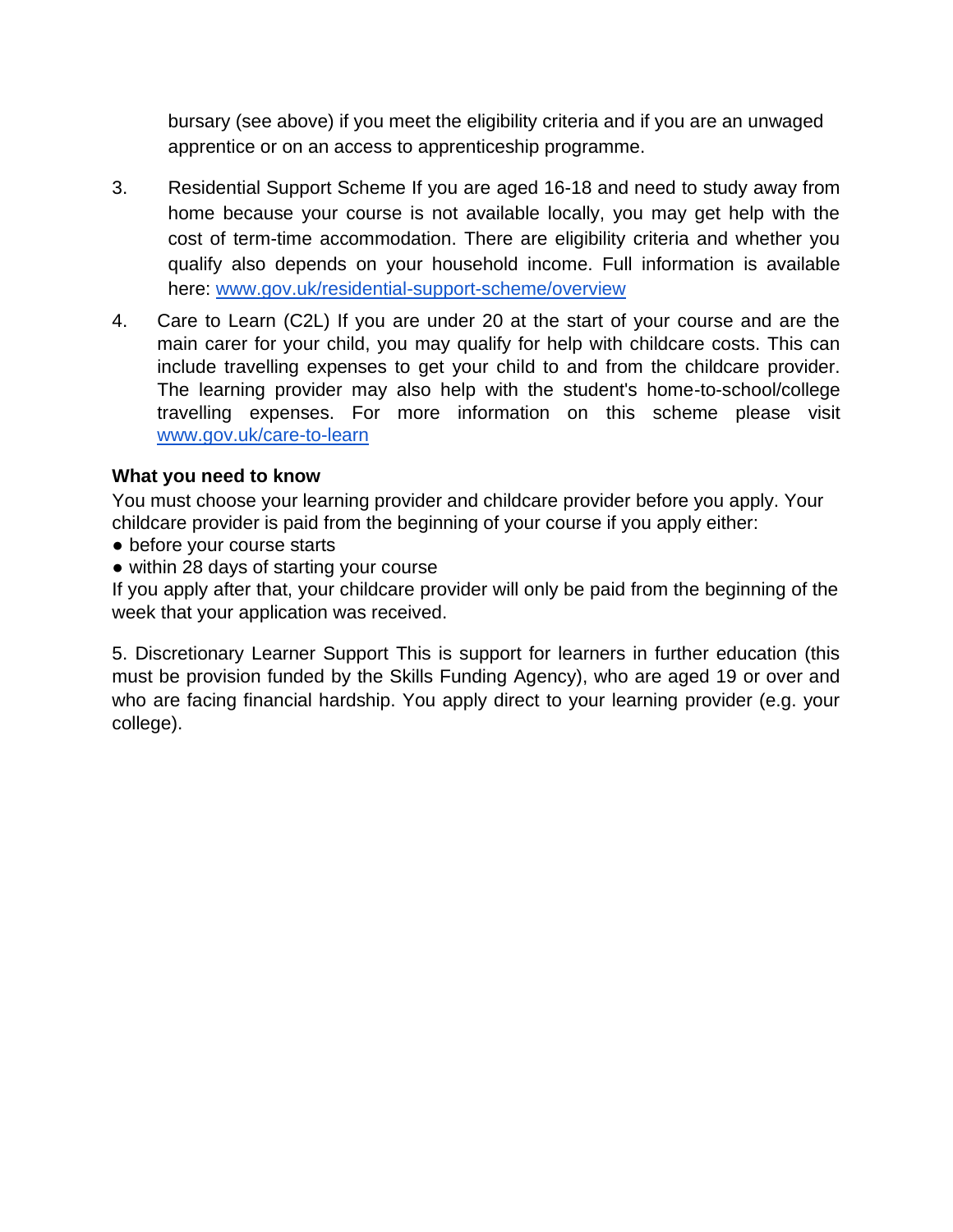### **APPENDIX 2**

#### **USEFUL CONTACT POINTS & WEBSITES**

The Transport for London (TfL) website contains full information about travel concessions and how to apply: [www.gov.uk/tfl](http://www.gov.uk/tfl)

The UK Government website contains information about all of the financial support available to learners as follows: https://www.gov.uk/further-education-courses/financialhelp

This also contains information about the Learner Support Helpline 0800 121 8989 (information about Care to Learn, Bursaries, Residential Support Scheme & Discretionary Learner Support)

The London Borough of Hillingdon website. This contains links to information about how you can get support if you are finding it difficult to find education and training opportunities. This also includes details of local providers offering training and employment support programmes, including apprenticeships: <http://www.hillingdon.gov.uk/27644>

The Uxbridge College website contains information about learning programmes for

young people aged 14-1[9https://www.uxbridge.ac.uk/](https://www.uxbridge.ac.uk/)

financial support for learners: [https://www.uxbridge.ac.uk/college](https://www.uxbridge.ac.uk/college-information/16-19/fees-and-costs.html)[information/16-19/fees-and-costs.html](https://www.uxbridge.ac.uk/college-information/16-19/fees-and-costs.html)

Telephone 01895 853333.

Schools and Academies All schools and academies that offer courses for post-16 students should make available details of their 16-19 bursary policy and of any other financial support available. It is good practice for this information to be provided on their websites. Should you have difficulty locating this information, you will need to contact the school or academy concerned and ask them for a copy of their policy. General information about 16-19 bursaries can be found on the UK Government website - see above. Contact details for all Hillingdon secondary schools are available on the Council website as follows:

<http://www.hillingdon.gov.uk/article/14627/Contact-details-for-Secondary-Schools>

This section of the Hillingdon Council website contains general information about apprenticeships and information about local apprenticeship providers:

www.hillingdon.gov.uk/25151